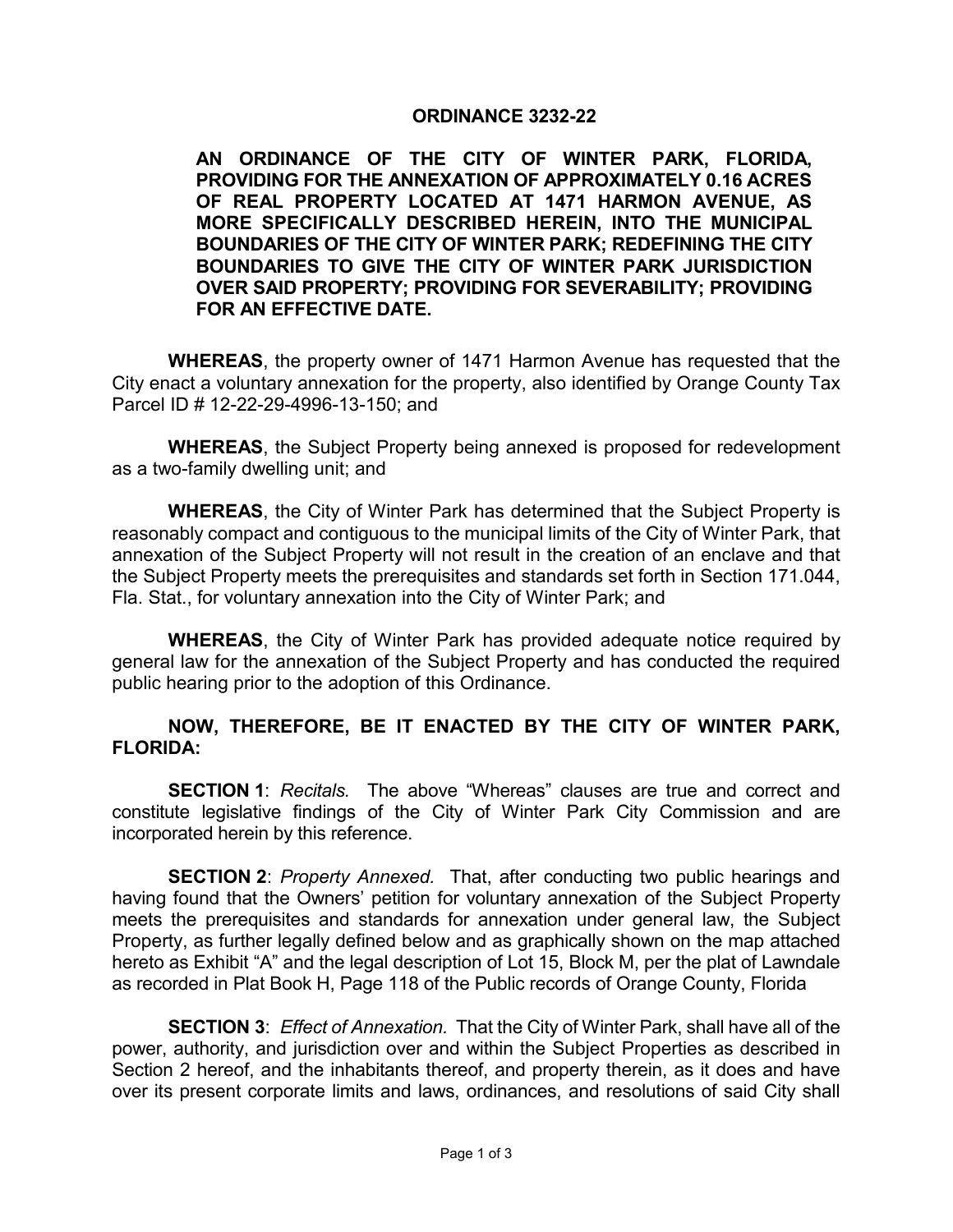apply and shall have equal force and effect as if all territory had been part of said City at the time of the passage of such laws, ordinances, and resolutions.

**SECTION 4**: *Apportionment of Debts and Taxes.* Pursuant to § 171.061, Fla. Stat., the area annexed to the City shall be subject to all taxes and debts of the City upon the effective date of annexation. However, the annexed area shall not be subject to municipal ad valorem taxation for the current year if the effective date of the annexation falls after the City levies such tax.

**SECTION 5:** *Instructions to Clerk.* Within seven (7) days following the adoption of this Ordinance, the City Clerk or her designee is directed to file a copy of this Ordinance with the clerk of the circuit court and the chief administrative officer of Orange County as required by § 171.044(3), Fla. Stat.

**SECTION 6**: *Severability.* Should any portion of this Ordinance be held invalid, then such portions as are not declared invalid shall remain in full force and effect.

**SECTION 7**: *Effective Date.* This Ordinance shall become effective after its adoption at its second reading.

**ADOPTED** this \_\_\_\_\_\_\_ day of \_\_\_\_\_\_\_\_\_\_\_\_\_, 2022, by the City Commission of the City of Winter Park, Florida.

**APPROVED:**

\_\_\_\_\_\_\_\_\_\_\_\_\_\_\_\_\_\_\_\_\_\_\_\_\_\_\_\_\_\_\_\_\_\_\_\_ Phillip Anderson, Mayor

**ATTEST:**

\_\_\_\_\_\_\_\_\_\_\_\_\_\_\_\_\_\_\_\_\_\_ Rene Cranis, City Clerk